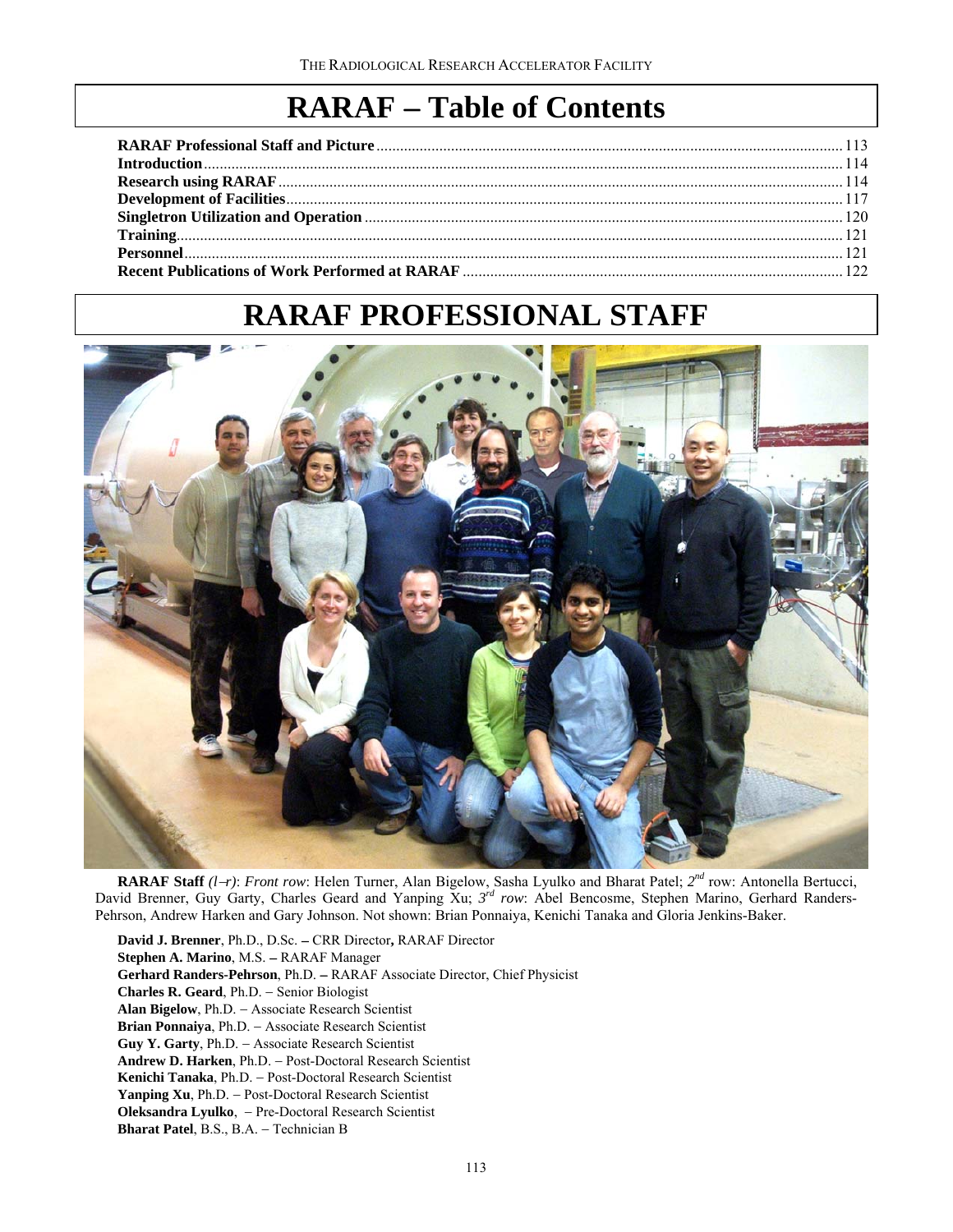# **The Radiological Research Accelerator Facility**

**AN NIH-SUPPORTED RESOURCE CENTER – WWW.RARAF.ORG** 

*Director: David J. Brenner, Ph.D., D.Sc. Associate Director: Gerhard Randers-Pehrson, Ph.D. Manager: Stephen A. Marino, M.S.* 

#### **Introduction**

The construction activity of the past two years is behind us. The Singletron, which replaced our aged Van de Graaff, is now over two years old and generally running well. The third floor laboratories are essentially complete. All the new third floor labs are in use and half the desks are presently occupied.

#### **Research using RARAF**

The main focus of the biological experiments at RARAF for the past several years has been the "bystander" effect, in which cells that are not irradiated show a response to radiation when in close contact with or even only in the presence of irradiated cells. Every biology experiment run this year examined this effect. The emphasis of the present experiments is to determine the mechanism(s) by which the effect is transmitted and whether the mechanisms are different for direct gap junction communication through cell membrane contact and indirect, long-range communication through the cell media. Both the microbeam and the track segment facilities continue to be utilized in various investigations of this phenomenon. The single-particle Microbeam Facility provides precise control of the number and location of particles so that irradiated and bystander cells may be distinguished but is somewhat limited in the number of cells that can be irradiated. The Track Segment Facility provides broad beam irradiation that has a random pattern of charged particles but allows large numbers of cells to be irradiated and multiple users in a single day.

Two special types of track segment dishes are being used to investigate the bystander effect using the Track Segment Facility: double-sided dishes and "strip" dishes. Doublesided dishes have thin (6-μm) Mylar foils glued on both sides of a stainless steel ring, 1cm apart, with cells plated on the inside surfaces of both foils. The interior is completely filled with medium. This type of dish is used for investigation of the non-contact, long-range bystander effect since the cells on the two surfaces are not in direct contact, can only communicate through the culture medium, and only the cells on one surface are irradiated. "Strip" dishes consist of a stainless steel ring with thin (6-μm) Mylar foil glued to one side in which a second dish is inserted. The Mylar foil glued to the inner dish has alternate strips of the Mylar removed. Cells are plated over the combined surface and are in contact. The Mylar on the inner dish is thick enough (38μm) to stop the charged particles (<sup>4</sup>He ions) and the cells plated on it are not irradiated. These dishes are used for bystander experiments involving cell-to-cell communication.

year, with tissue samples irradiated using either helium ions or protons. Imaging systems for the Microbeam Facility are being developed to enable observation and targeting of cells that are not in monolayers; in the interim, cultured human tissue samples are being irradiated using the Track Segment Facility. The tissue samples are on membranes on the end of cylindrical plastic holders. Plastic discs have been constructed that fit in the dish openings in the irradiation wheel and have small holes to provide precise alignment of the feet that are around the bottom edges of the tissue holders. A hole in the middle of each disc is fitted with two stainless steel half-discs that have a precise .001inch (25μm) space between them. The tissue membrane is in contact with the stainless steel, which is thick enough to stop the charged particles. This provides a narrow line of irradiation across the center of the entire sample. The tissue samples are later sectioned, either parallel or crosswise to the line of irradiation, to observe bystander effects as a function of distance from the line of irradiation.

The experiments performed at RARAF from January 1 through December 31, 2007 and the number of days each was run in this period are listed in Table 1. Fractional days are assigned when experimental time is shared among several users (e.g., track segment experiments) or experiments run for more or less than a shift. Use of the accelerator for experiments was 49% of the regularly scheduled time (40 hours per week), 15% lower than last year (which was the highest use we have attained at Nevis Labs) but about average for the last 5 years. Ten different experiments were run during this period. Six experiments were undertaken by members of the CRR, supported by grants from the National Institutes of Health (NIH), the National Aeronautics and Space Administration (NASA), and the Department of Energy (DoE). Four experiments were performed by outside users, supported by grants and awards from the NIH, the NSF, and the National Natural Science Foundation of China (NSFC). Brief descriptions of these experiments follow.

Gerhard Randers-Pehrson, Alan Bigelow and Yanping Xu of the CRR continued development of a method to detect explosives in baggage (Exp. 82). They have been assisted this year by Kenichi Tanaka, a visiting scientist from Hiroshima University. The detection system is based on resonant elastic scattering of 0.43 MeV neutrons by nitrogen and oxygen, which are present in higher percentages in most explosive materials. Measurements of the neutron transmission through sample materials are made using neutrons produced in a very thin target by the  $\text{Li}(p,n)$  reaction. A high voltage is applied to the target and scanned slowly up and down across the proton energy required to produce neutrons

Interest in irradiation of 3-D systems continued this past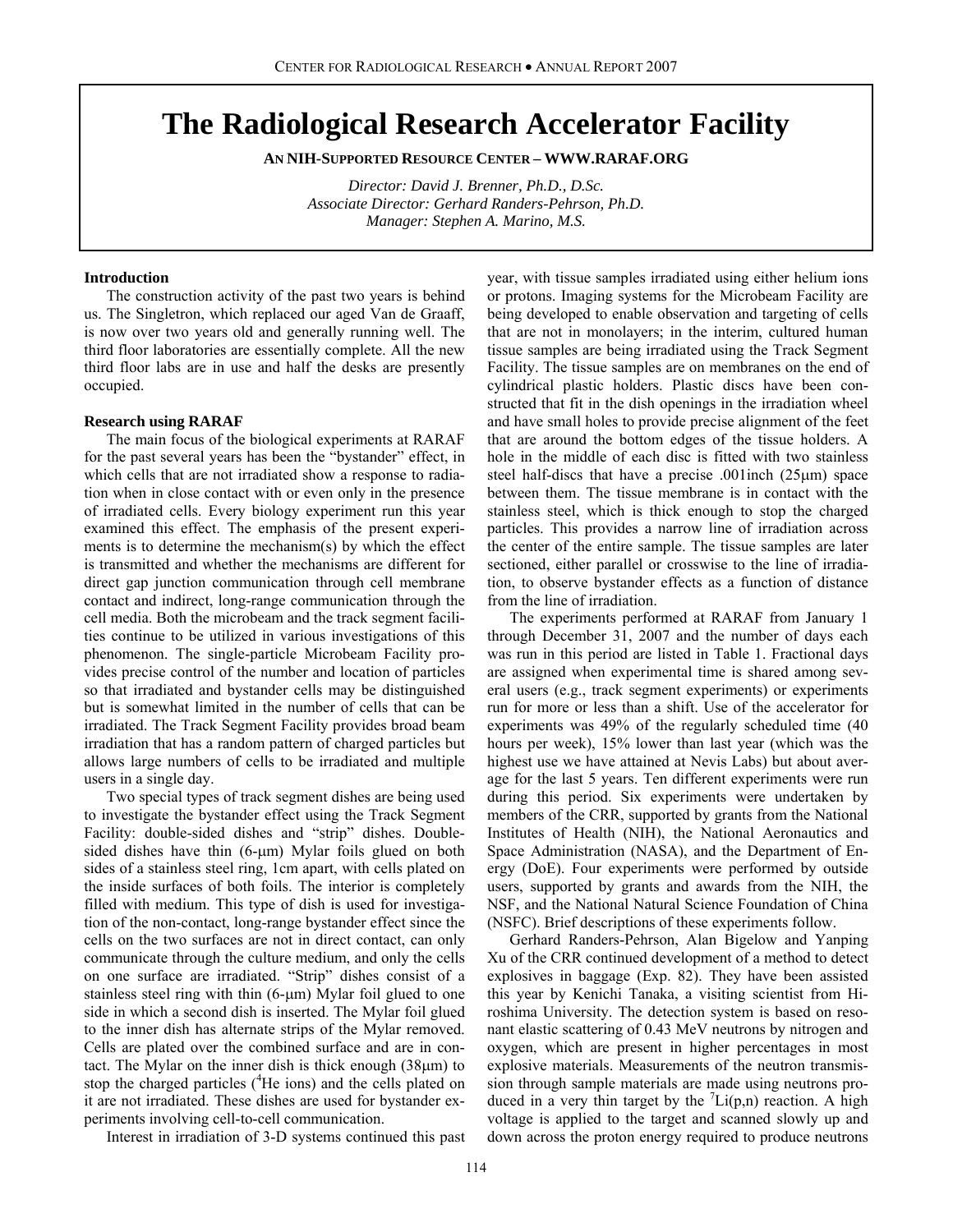#### THE RADIOLOGICAL RESEARCH ACCELERATOR FACILITY

| Exp.<br>No. | <b>Experimenter</b>                          | <b>Institution</b>                                       | Exp.<br><b>Type</b> | <b>Experiment Title</b>                                                                                                                          | No.<br><b>Days</b><br>Run |
|-------------|----------------------------------------------|----------------------------------------------------------|---------------------|--------------------------------------------------------------------------------------------------------------------------------------------------|---------------------------|
| 82          | G Randers-Pehrson<br>A. Bigelow<br>Y. Xu     | <b>CRR</b>                                               | Physics             | Detection of explosives                                                                                                                          | 9.2                       |
| 103         | B. Hu<br>C. R. Geard                         | <b>CRR</b>                                               | <b>Biology</b>      | Damage induction and characterization in known hit<br>versus non-hit human cells                                                                 |                           |
| 106         | B. Ponnaiya<br>C. R. Geard                   | <b>CRR</b>                                               | Biology             | Track segment $\alpha$ -particles, cell co-cultures and the<br>bystander effect                                                                  | 0.5                       |
| 110         | H. Zhou<br>Y-C. Lien<br>M. Hong<br>T. K. Hei | <b>CRR</b>                                               | Biology             | Identification of molecular signals of $\alpha$ -particle-<br>induced bystander mutagenesis                                                      | 31.1                      |
| 112         | Y. Horowitz<br>A. Horowitz<br>(S. A. Marino) | Ben Gurion Univ.,<br>Nuclear Research<br>Ctr., Beersheva | Physics             | HCP and neutron irradiation of LiF:Mg, Ti TLD chips<br>to determine 5a/5 intensities and characterization of 5a<br>peak as a Q/RBE nanodosimeter |                           |
| 123         | E. Aprile                                    | Columbia Univ.,<br>Astrophysics                          | Physics             | Calibration of a liquid Xenon detector for weakly in-<br>teracting massive particle (WIMPs)                                                      | 29.1                      |
|             | S. Ghandhi<br>133 J. Ahn,<br>S. Amundson     | <b>CRR</b>                                               | <b>Biology</b>      | Bystander effects in primary cells                                                                                                               | 64                        |
|             | S. Paul<br>136 A. Mezentsev<br>S. Amundson   | <b>CRR</b>                                               | Biology             | Bystander effects in 3D tissues                                                                                                                  | 6.2                       |
|             | E. Azzam<br>138 J. Santos<br>O. Kovalenko    | <b>NJSMD</b>                                             | Biology             | Investigation of the effect of mtDNA damage on apop-<br>tosis in hTERT cells                                                                     | 1.0                       |
| 140         | L. Han<br>(T. K. Hei)                        | Shanghai Medical<br>University                           | Biology             | Study of the mechanism of radiation-induced inactiva-<br>tion of the FHIT gene by single cell microbeam irra-<br>diation                         | 10.6                      |

|  |  | Table 1. Experiments Run at RARAF, January 1 - December 31, 2007 |  |
|--|--|------------------------------------------------------------------|--|
|  |  |                                                                  |  |

 **Note**: Names in parentheses are members of the CRR who collaborated with outside experimenters.

at the resonance energy. The neutron transmission can then be measured over the range of 20 keV under identical target and focusing conditions to observe the ratio of transmission at the resonance relative to off the resonance energy. They are presently working on a new target design to extend the life of the thin lithium layer used to produce the neutrons. Dr. Tanaka has worked on the design of a liquid nitrogen cold trap (Fig. 1) having a passage for the proton beam. The



**Fig. 1.** Design of the liquid nitrogen trap for the oxygen/nitrogen resonance explosives detector.

liquid nitrogen trap is extremely effective in removing water vapor from the system, which is a major cause of target deterioration. He has also been doing Monte Carlo neutron calculations using the MCNP code to assess the ability of the detection system to distinguish explosives from ordinary materials.

Studies of the bystander effect, examining the relationship between the radiation-induced bystander response and genomic instability (Exp. 103), were continued by Burong Hu and Charles Geard of the CRR. Normal human lung fibroblasts were cultured in double-sided Mylar dishes (see above) and one side was irradiated with  $0.1$  to 5Gy of  ${}^{4}$ He ions using the Track Segment Facility. The range of the helium ions is very much shorter than the space between the two Mylar layers so that the cells on the other side of the dish were then bystanders, which could only be influenced by signal transfer through the medium. For microbeam studies, 20% of the nuclei of nearly confluent (in contact) fibroblasts were irradiated with  $30<sup>4</sup>$ He ions each, which ensures that only non-hit bystander cells can survive over many cell generations. In both scenarios cells were harvested at 3h and 24h post-irradiation and after 5, 10, 15, 20 and 25 population doublings. Elevated levels of chromosomal damage in bystander cells were observed after G2-PCC, reflecting signal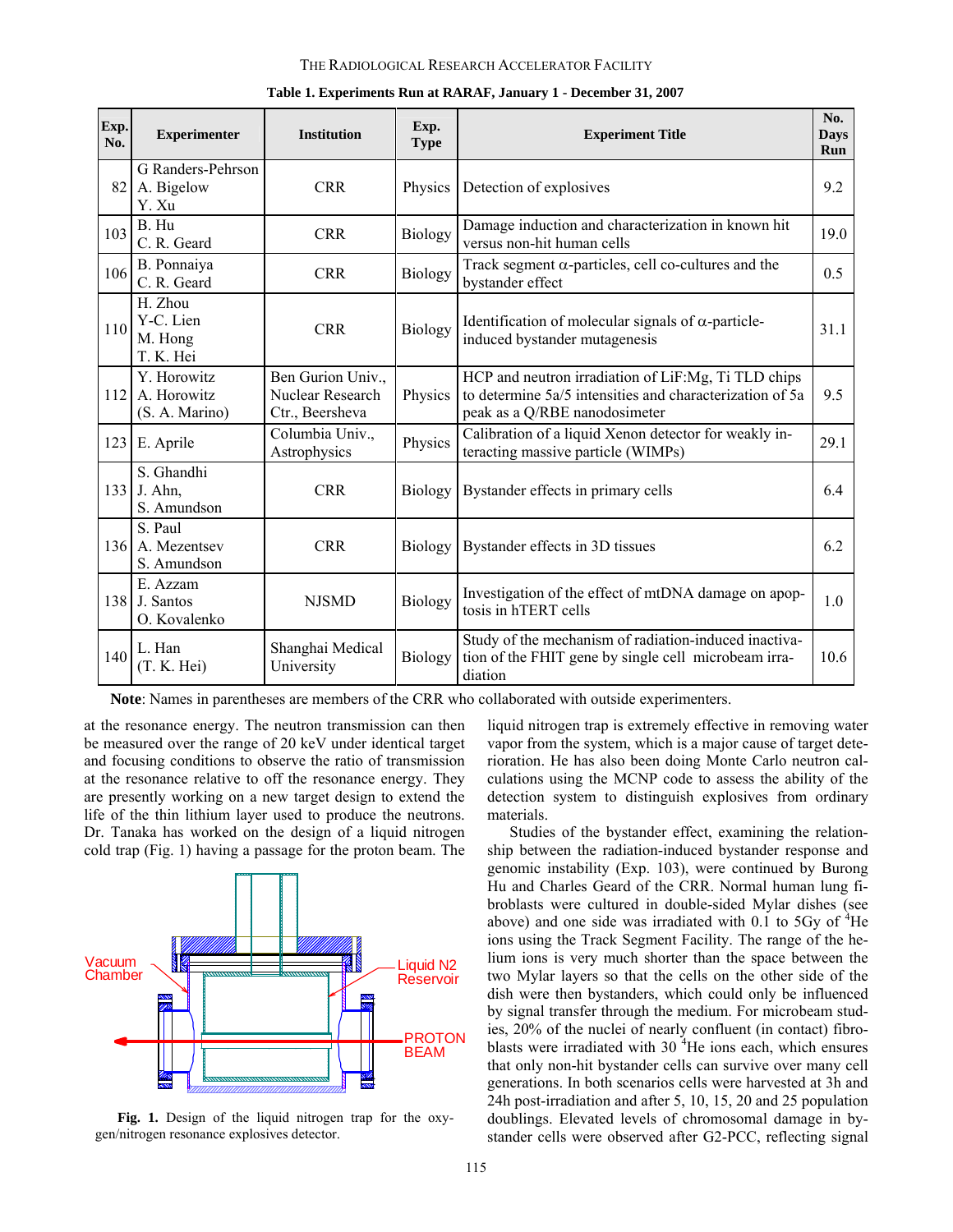transfer from irradiated cells, while elevated levels of chromosomal changes at later times as recorded by mFISH indicate genomic instability. Emphasis this year has been on intra-chromosomal changes in chromosome 11 in bystander cells and cells irradiated only in the cytoplasm.

Another study investigating the bystander effect was continued by Brian Ponnaiya and Charles Geard of the CRR (Exp. 106). The Track Segment Facility was used for broadbeam charged particle irradiations to examine genomic instability in irradiated and bystander htert immortalized human bronchial epithelial cells (HBEC-3kt, obtained from J. Shay). These cells were cultured on standard single-sided Mylar dishes and irradiated with half the dish covered by a thin metal shield. Cells on the non-covered portion of the dishes were irradiated with 0.5 and 1 Gy of  ${}^{4}$ He ions, while cells on the covered portions of the dishes were bystander cells. Irradiated and bystander populations from each dish were separated and set up in culture. At various times post irradiation (7-28 days) G2-PCCs were prepared from each culture using Calyculin A. The chromosomes were analyzed by both Giemsa staining (for gross chromosomal aberrations) and mFISH for more subtle alterations (e.g. Translocations). Giemsa staining as well as mFISH revealed that both irradiated and bystander populations had elevated yields of chromosomal changes at 7 and 14 days post irradiation.

Hongning Zhou, Yu-Chin Lien, Mei Hong and Tom Hei of the CRR continued to use the Track Segment Facility and the single-particle Microbeam Facility to try to identify the cell-to-cell signaling transduction pathways involved in radiation-induced bystander mutagenesis (Exp. 110). Using the charged particle microbeam, they found that mitochondrial DNA-depleted human skin fibroblasts  $(\rho^0)$  showed a higher bystander mutagenic response in confluent monolayers when a fraction of the same population was irradiated with a lethal dose of alpha particles in the nucleus compared to their parental, mitochondria-functional cells  $(\rho^+)$ . Using mixed cultures of  $\rho^0$  and  $\rho^+$  cells and targeting only one population of cells with a lethal dose, decreased bystander mutagenesis was uniformly found in non-irradiated bystander cells of both cell types, indicating that signals from one cell type can modulate expression of the bystander response in another cell type. In addition, they found that Bay 11-7082, a pharmacological inhibitor of nuclear factor-κB (NF-κB) activation, and 2-(4-carboxyphenyl)-4,4,5,5 tetramethylimidazoline-1-oxyl-3-oxide (c-PTIO), a scavenger of nitric oxide (NO), significantly decreased the mutation frequency in both bystander  $\rho^0$  and  $\rho^+$  cells. Furthermore, they found that NF-κB activity and its dependent proteins, cyclooxygenase-2 (COX-2) and inducible nitric oxide synthase (iNOS), were lower in bystander  $\rho^0$  cells when compared with their  $\rho^+$  counterparts. These results indicate that mitochondria play an important role in the regulation of radiation-induced bystander effects and that mitochondriadependent NF-κB/iNOS/NO and NF-κB/COX-2/prostaglandin-E2 (PGE2) signaling pathways are important to the process. Additional experiments were performed using the Track Segment Facility to irradiate several cell lines plated on "strip" dishes (described above) with <sup>4</sup>He ions to identify the possible mechanism(s) of the radiation-induced bystander effect. Human-hamster hybrid  $(A_L)$  cells were examined for PKC expression (direct evidence) or PKC inhibitors were used (indirect evidence) to determine the involvement of the PKC pathway. Normal human lung fibroblasts/skin fibroblasts, with  $(\rho^+)$  or without  $(\rho^0)$  mitochondrial function, were examined to identify the signaling pathways. Prostate cancer cells were examined to determine if radiation can induce the bystander effect and to identify the possible mechanism.

Yigal Horowitz of Ben Gurion University of the Negev and Atara Horowitz of the Nuclear Research Center, Beersheva, Israel have resumed their investigation of the use of thermoluminescent dosimeters (TLDs) as nanodosimeters (Exp. 112). Recent work at Ben Gurion University has demonstrated that the major thermoluminescent dosimetry glow peak (peak 5) in the LiF:Mg,Ti (TLD-100) system is composed of at least three sub-entities of different sensitivities to ionization density. Glow peak 5a (at a temperature  $\sim$ 10 K less that of the main peak) is more intense following heavy charged particle irradiation and is believed to arise from localized (geminate) recombination in a molecular complex of  $\sim$  20Å dimensions. The relative intensity of peak 5a to peak 5 is therefore a measure of ionization density, which has been proposed as a solid-state nanodosimeter that can, to a certain extent, mimic the ionization density dependence of radiation damage in DNA. TLD chips, both "normally cooled" and "slow cooled", were irradiated with  $10^9$  parti $cles/cm<sup>2</sup>$  of low- and high-energy protons, deuterons and helium ions, as well as  $0.2$  and  $14$  MeV neutrons and  $60$  and 250 kV X rays. Results will be compared with-full track Monte Carlo calculations using an adaptation of the program FLUKA to derive radial dose deposition profiles in nanometer-sized volumes for low energy protons and alpha particles. Initial analysis (peak-height and glow peak width) has revealed a rich degree of intriguing and previously unobserved characteristics. These will be analyzed using computerized glow curve deconvolution.

A group led by Elena Aprile of the Columbia Astrophysics Laboratory of Columbia University resumed their calibration of a liquid xenon proportional counter (Exp. 123) to be used to detect weakly interacting massive particles (WIMPs). These are heavy neutral particles that only interact weakly with matter and may be the "dark matter" that will make up the "missing" mass in the universe. Electron ion pairs formed by ionization recombine (in a proportion that is a function of the electric field applied) and eventually produce scintillation photons as well. As most of the energy lost by a recoiling xenon nucleus will be converted into atomic motion instead of transferred to electrons through ionization, the xenon scintillation signal will be smaller than that of an electron recoil of the same energy. The scintillation efficiency of the nuclear recoils can be measured by first calibrating the detector with a monoenergetic gamma source and then producing the same energy xenon recoils. Low-energy neutrons scattered at a fixed angle by the xenon nuclei were detected as a function of time after pulses produced by the neutrons in the xenon detector. Since the initial neutron energy is known, the energy imparted to the xenon nucleus can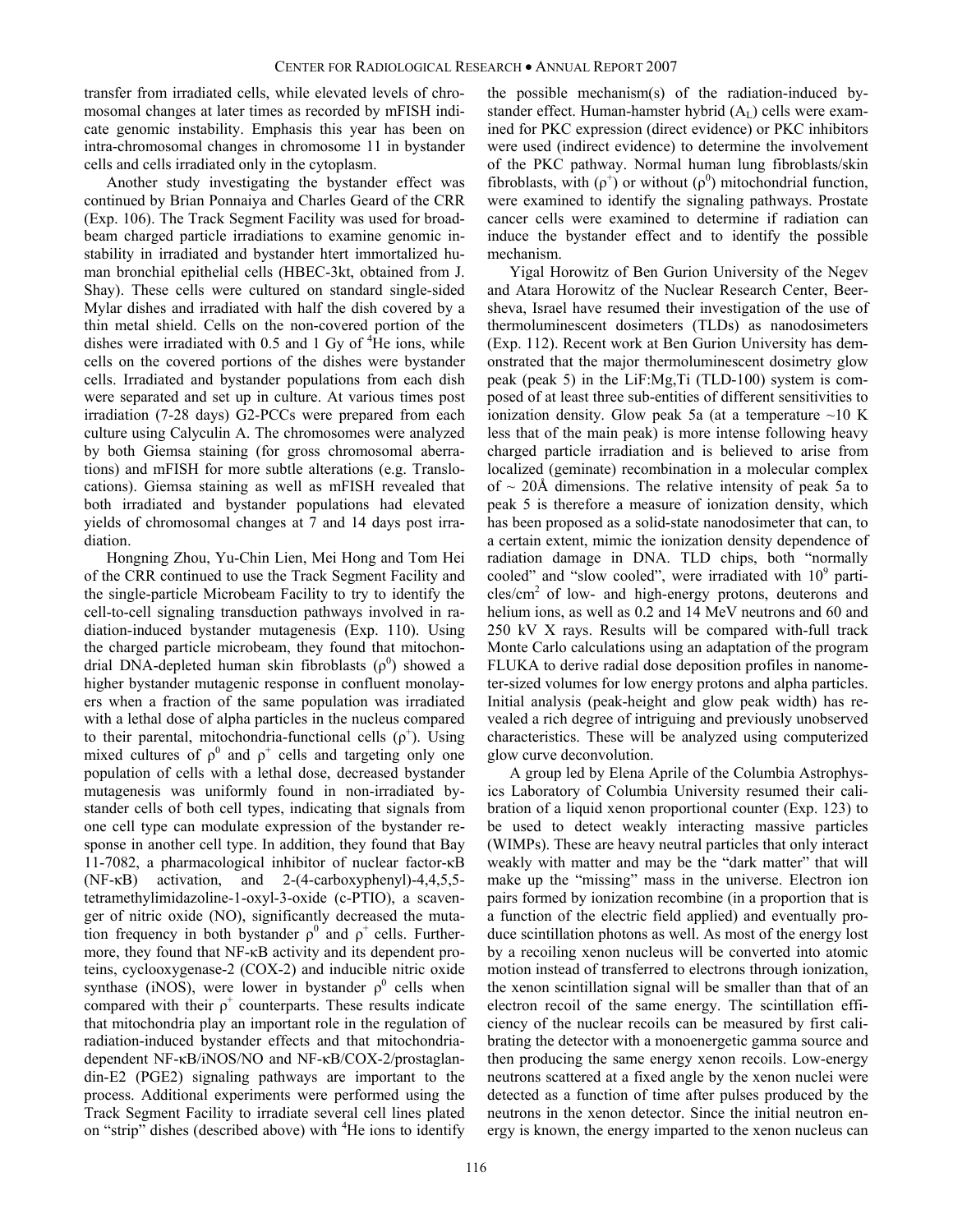be calculated. Several different neutron energies and angles were used to try to calibrate the detector for the smallest pulses. Their measurements at RARAF have allowed them to make the most sensitive measurements for the search for WIMPs (limit on particle mass and cross section) in the world and their experiment was featured in an article in Nature in 2007. This group ran their experiments around the clock, sometimes for an entire weekend.

A group led by Sally Amundson of the CRR continued two types of experiments concerning radiation-induced gene expression profiles in primary human fibroblast and epithelial cell lines using cDNA microarray hybridization and other methods. One experiment, performed by Shanaz Ghandhi and Jaeyong Ahn, involved use of the track segment irradiation for comparison of gene expression responses to direct and bystander irradiation (Exp. 133). Human fibroblast cells (IMR90) and epithelial cells: (HBEC-3KT and SAEC) were plated on "strip" dishes (see above) for direct-contact bystander irradiations. The cells were irradiated with  $0.5Gy$  of 125 keV/ $\mu$ m<sup>4</sup>He ions and assayed for micro-nucleus formation. The timing of micronucleus and gene expression assays is critically important and the time windows in which to perform these assays have been optimized. Using the fibroblast model, they now have identified potential genes and pathways involved in the bystander effect that are being validated by real-time PCR. They currently are working on identifying potential genes of interest in epithelial cells from the microarray studies which, in combination with fibroblast studies, will further our knowledge of bystander responses induced by radiation.

The second experiment (Exp. 136), performed in collaboration with Alexandre Mezentsev and Sunirmal Paul of the CRR, involved irradiation of artificial human tissue samples using the Track Segment Facility. Tissue model, Epi-200 (Mat-Tek, Ashland, MA) precisely imitates the structure of the epidermis. It is composed of  $\sim$ 20 layers of cells, each layer representing keratinocytes at a certain step of their terminal differentiation program. The tissues were irradiated with protons having an initial LET of  $\sim$ 10 keV/ $\mu$ m, either over the entire tissue surface or in a narrow line  $(\sim 25 \mu m)$ across the diameter using the slit masks described above. After 48h, the tissues were removed from the culture insert and cut into narrow slices (200-400 mm) parallel to the irradiation line. Interest is focused on the lowest cell layer attached to the supporting membrane, since this is the only layer where cells divide. Irradiation of these cells allows observation of their performance and that of their descendents: undifferentiated keratinocytes (epidermal stem cells) that remain attached to the membrane, *via* analysis of their proliferation and mutagenesis, and differentiating cells, via study of their survival rate and metabolism. The experiments are based on three approaches: micronucleus assay, immunohistochemistry and microarray analysis. The first approach assesses the mutagenic potential of irradiation, answering the question whether irradiation interferes with cell division, and measures changes in cell proliferation rate. The second−approach detects and quantifies apoptosis in bystander and directly irradiated cells. The third approach identifies genes involved in the initiation, transition and termination of bystander effects. These analyses require multiple samples from the same tissue; often their size does not exceed a few mm<sup>2</sup>. This required development of two new protocols: one for the purification of total RNA, another for the isolation of keratinocytes from 250 µm-wide tissue strips (one strip is  $\sim$ 3% of the tissue area). While the data analysis is still in progress, preliminary results suggest the existence of bystander effects after proton irradiation (0.10 and 2.5Gy). These effects appeared as higher frequencies of micronuclei, increased apoptotic rates and differential gene expression in bystander cells compared to non-irradiated controls.

Edouard Azzam, Janine Santos and Olga Kovalenko of the New Jersey School of Medicine and Dentistry continued to investigate whether mitochondrial DNA (mtDNA) damage by itself can trigger apoptosis in hTERT cells (Exp. 138). Parental cells carrying wild type or a nuclear-only hTERT mutant are irradiated either in the nucleus or the cytoplasm using the Microbeam Facility, allowed to recover for approximately 24h, and stained with YOPRO-1 in order to score the percentage of apoptotic cells. Using the same analysis procedure, they are also investigating radiationinduced bystander effects under conditions wherein a small fraction of cells in the exposed population is targeted through the nucleus or cytoplasm by one or more <sup>4</sup>He ions.

Ling Han of the Second Military Medical University, Shanghai, China, in collaboration with Dr. Tom Hei of the CRR, began an experiment to determine the expression, injury and signal transduction of the FHIT (Fragile Histidine Triad) gene (Exp. 140). The project is a combination of cell irradiation techniques, radiation biology and molecular biology. The Microbeam Facility is used to irradiate single cells in the nucleus, the cytoplasm or the culture medium. In other irradiations, only a fraction of the cells are irradiated and the co-cultured unirradiated (bystander) cells are examined. FHIT gene function is studied at different stages over 50 generations after irradiation and the role FHIT plays in cell transformation is examined in any transformed cells detected. They will explore effective ways to protect FHIT against radiation-induced injury as well as methods to select anti-irradiation drugs. They intend to produce databases for further study on mechanisms of microbeam low-dose biological effect and tumor radiotherapy. Newly established methods of drug selection will help to explore the mechanisms of anti-irradiation drugs as well as find new radiationprotective drugs.

## **Development of Facilities**

This year our development effort continued on a number of extensions of our facilities:

- Development of focused accelerator microbeams
- Non-scattering particle detector
- Advanced imaging systems
- Targeting of cells
- Focused X-ray microbeam
- New laboratory space

# *Development of focused accelerator microbeams*

The first quadrupole triplet lens (Fig. 2), installed in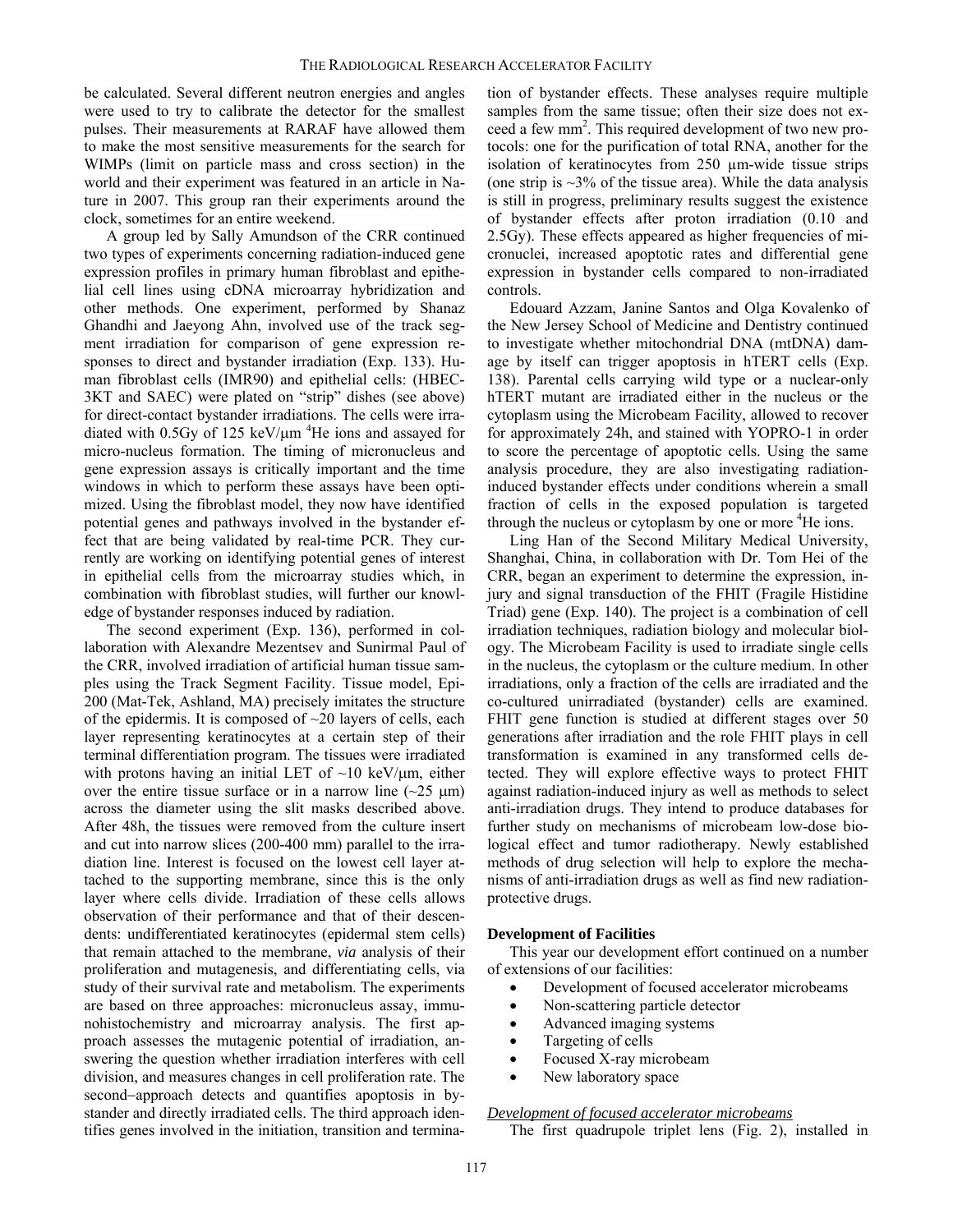

**Fig. 2.** The electrostatic triplet lens. The lengths of the sections are related to the electric field strengths required for focusing so that all voltages are similar in magnitude. Two of these lenses one meter apart make up the compound lens.

2003, has continued to operate very reliably. It has proven to be quite robust, surviving vacuum excursions caused by the occasional breakage of the ion beam exit window. An electrostatic phase space "sweeper" installed in 2006 just above the 90 $^{\circ}$  bending magnet enabled us to focus a 6 MeV  $^4$ He beam down to a diameter of 2μm. By varying the voltages on the 4 electrodes of the "sweeper", the beam is continually steered in a non-repetitive way and the object appears to the focusing system to be an isotropic source.

Two additional quadrupole triplets have been constructed and assembled into a single alignment tube as a compound lens in our machine shop by Gary Johnson. This compound lens has been installed in the beam line in place of the single lens. The lens alignment and focusing voltages are in the process of being adjusted to obtain a sub-micron beam spot diameter. At present the beam spot diameter is 1.3µm.

In order to test the alignment of the two triplet lenses, steering coils have been added in the space between the two triplets. This not only allows the beam to be steered from one triplet to the other but, by using two sets of coils with opposite fields, the beam can be displaced without changing the angle at which it enters the second lens. The current in the coils can be used to calculate in which direction and how far the bottom of the upper lens needs to be moved to align it with the lower lens.

After using this sub-micron beam for biological irradiations for a suitable period, the testing process will be repeated with a second compound triplet lens so that we will eventually have two complete compound lenses, one of which will be used as a spare.

A second microbeam using a compound quadrupole triplet lens made from commercially available precision permanent magnets (Fig. 3) was reassembled after the construction of the 3<sup>rd</sup> floor. Because the magnet strengths are essentially fixed, only a single energy  $(5.3 \text{ MeV})$  proton or <sup>4</sup>He ion can be focused. The pair of quadrupole triplets is similar to the one designed for the sub-micron microbeam, the major difference being that it uses magnetic rather than electrostatic lenses. This system was originally designed to focus alpha particles from a  $^{210}$ Po source for use during the dismantling of the Van de Graaff and the installation of the Singletron. Using a charged particle beam from the accelerator provides us with a much greater flux and a smaller beam spot size because of reduced energy spread. The endstation for our original collimated microbeam was moved from the  $2<sup>nd</sup>$  floor to the new microbeam lab on the  $3<sup>rd</sup>$  floor because additional



**Fig. 3.** Permanent magnet quadrupole triplet: a) Adjustment of the field by moving the magnets in and out. b) Triplet.

room for the lens structure is required between the final bending magnet and the focal point. After realignment of the system, and **without adjusting the magnets**, a beam spot size of 20μm was measured, demonstrating the robustness of this design.

A magnetic steering coil "sweeper" is used to produce a beam in which the particle location and direction are not coupled, as is done for the electrostatically focused microbeam, allowing the beam to be focused to a smaller diameter and increasing the flux at the endstation. The "sweeper" used here is based on the same split-coil used for the point and shoot system described below (Targeting Systems).

The lenses have been optically aligned and the quadrupole magnet strengths used to focus the beam are being adjusted using micrometric screws to retract and extend the individual magnets of each quadrupole. After installation of the phase space "sweeper" and a smaller object aperture  $(0.5$ mm), a beam of 5.3 MeV  $^{4}$ He has been focused into a spot 8µm in diameter (a demagnification of x60, compared to the theoretically attainable x100). A miniature Hall probe has been purchased and will be used to map the magnetic fields of the lenses to look for aberrations and determine the octupole moment of the lenses, both of which would interfere with focusing.

This system will be used primarily for irradiations when the electrostatic system is unavailable because of development or repair and is presently being used to test the point and shoot system.

# *Non-scattering particle detector*

Currently the RARAF microbeam irradiator delivers a precise number of particles to thin samples by counting the particles traversing them, using an ionization chamber placed immediately above the cells. To irradiate thick samples, such as model tissue systems or oocytes, to use particles with very short ranges, such as the heavy ions from the laser ion source, and to allow irradiation of cell monolayers without removing the culture medium, a completely nonscattering particle detector is necessary upstream of the samples. A novel particle detector has been designed on the basis of a long series of capacitive pick-up cells coupled together into a delay line. The Lumped Delay Line Detector  $(LD<sup>2</sup>)$  consists of 250 silver cylinders, each 3 mm long with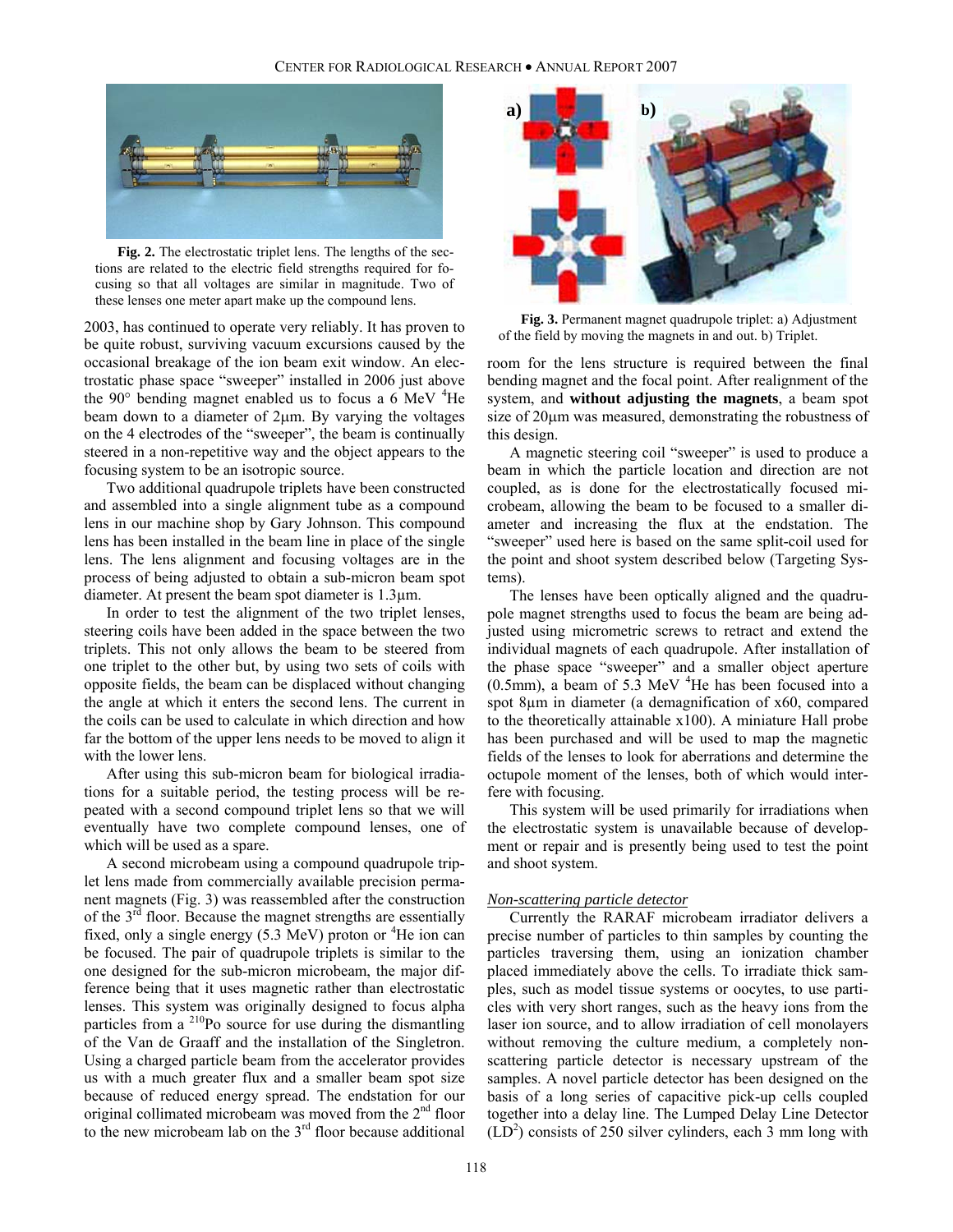a 2.2 mm inside diameter, connected by inductors and capacitively coupled to ground. The cylinders are glued to a semi-cylindrical tube of dielectric material 1 m long for mechanical support. The dielectric has a semi-cylindrical metal tube around it that can be rotated about one edge to adjust the capacitance. If the individual capacitance is set such that the propagation velocity of the pulse equals the projectile velocity, the pulses capacitively induced in all segments by the passage of a single charged particle will add coherently, resulting in a fast electron pulse at each end of the delay line that is 125 times larger than the charge induced on a single cylinder. This easily detectable charge of at least 125 electrons will be amplified to provide the detection pulse for the particle counter. After two prototype  $LD^2$  detectors (1/6) length) were tested, the full-length detector has been constructed. Electrical measurements indicate that the propagation velocity in the delay line corresponds well to the calculated value. The detector will be placed in a horizontal beam line for testing with charged particle beams. After testing, the detector will be mounted between the two electrostatic lenses in the microbeam and become the standard detector for all microbeam irradiations.

# *Advanced imaging systems*

Development continued on new imaging techniques to view cells without using stain and to obtain threedimensional images of unstained cells.

The immersion-based Mirau interferometric (IMI) objective has been designed to function as an immersion lens with standard interferometric techniques by acquiring images at four positions with sub-wavelength separations using the vertical motion of the microbeam stage. Preliminary results imaging 10 μm D polystyroid beads in air were sufficiently encouraging to warrant the effort to design the new objective. In 2006, a commercial Mirau objective was modified by filling part of the light path with water so that it could be used as a water immersion lens. Tests confirmed that the lens can provide interference fringes with sufficient contrast to perform the biological experiments. A custom Mirau objective has been constructed in our shop and several beamsplitters of different reflectivity (5-85%) have been obtained. These have been combined with spot mirrors into separate modules so that they can easily be interchanged in the lens. Vertical motions due to vibrations in the building reduce the image quality. A Fourier technique is being investigated to remove the effects of the vibrations.

A multi-photon microscope has been developed for the single-cell single-particle Microbeam Facility to detect and observe the short-term molecular kinetics of radiation response in living cells and to permit imaging in thick targets, such as tissue samples. Two photons delivered closely together in space and time can act as a photon with half the wavelength (twice the energy). The longer wavelength of the actual light beam allows better penetration into the sample while still being able to excite the fluorophor. The multiphoton capability has been integrated into the Nikon Eclipse E600-FN research fluorescence microscope of the microbeam irradiation system and will provide threedimensional imaging. A Chameleon (Coherent Inc.) tunable



**Fig. 4.** Diagram of the multiphoton microscope optics path.

titanium sapphire laser (140 fs pulses at a 90 MHz repetition rate) is the source for the multi-photon excitation. The scan head incorporates commercial scanners and a scan lens then focuses the laser beam to a point at an image plane of the microscope (a CCD camera is also placed at such an image plane for fluorescent microscopy). The incident laser beam enters the microscope through the side of the trinocular tube of the microscope (Fig. 4). A switch mirror allows us to choose between multiphoton microscopy and standard fluorescence microscopy. The scanned laser beam establishes an optical section within the specimen, where multi-photon absorption preferentially occurs. Wavelengths available from the laser can penetrate to depths of about 100 microns in a biological sample by varying the Z-position of the specimen stage. Light emitted from the specimen is selectively deflected by a series of dichroic mirrors to an array of photomultiplier tubes (PMTs). To control the multi-photon microscope, we are adopting the design and software of Karel Svoboda, Cold Spring Harbor.

Initial two-color images of stained cells are excellent. Presently only one PMT can be mounted on the system. A housing that will enable us to use two PMTs and therefore obtain simultaneous images from two fluorophors, is being constructed.

Two PMTs will allow the investigation of fluorescence resonance energy transfer (FRET). Molecules labeled with two fluors normally widely separated can change their conformation by phosphorylation, positioning the two fluors near each other. In this close proximity, the emission from one fluor can excite the other, changing the ratio of emissions from the two fluors. A measure of the amount of phosphorylation in the sample can be determined.

#### *Targeting of cells*

During irradiation, cells to be exposed are moved to the beam position using a combination of a high-resolution three-axis piezo-electric inner stage (Mad City Labs, Madison, WI) with a limited range and a motor-driven outer stage with a larger range but poorer accuracy. When a collimated microbeam was being used, this is a necessary but relatively time-consuming method to position cells for irradiation. Unlike a collimated microbeam, a focused microbeam is not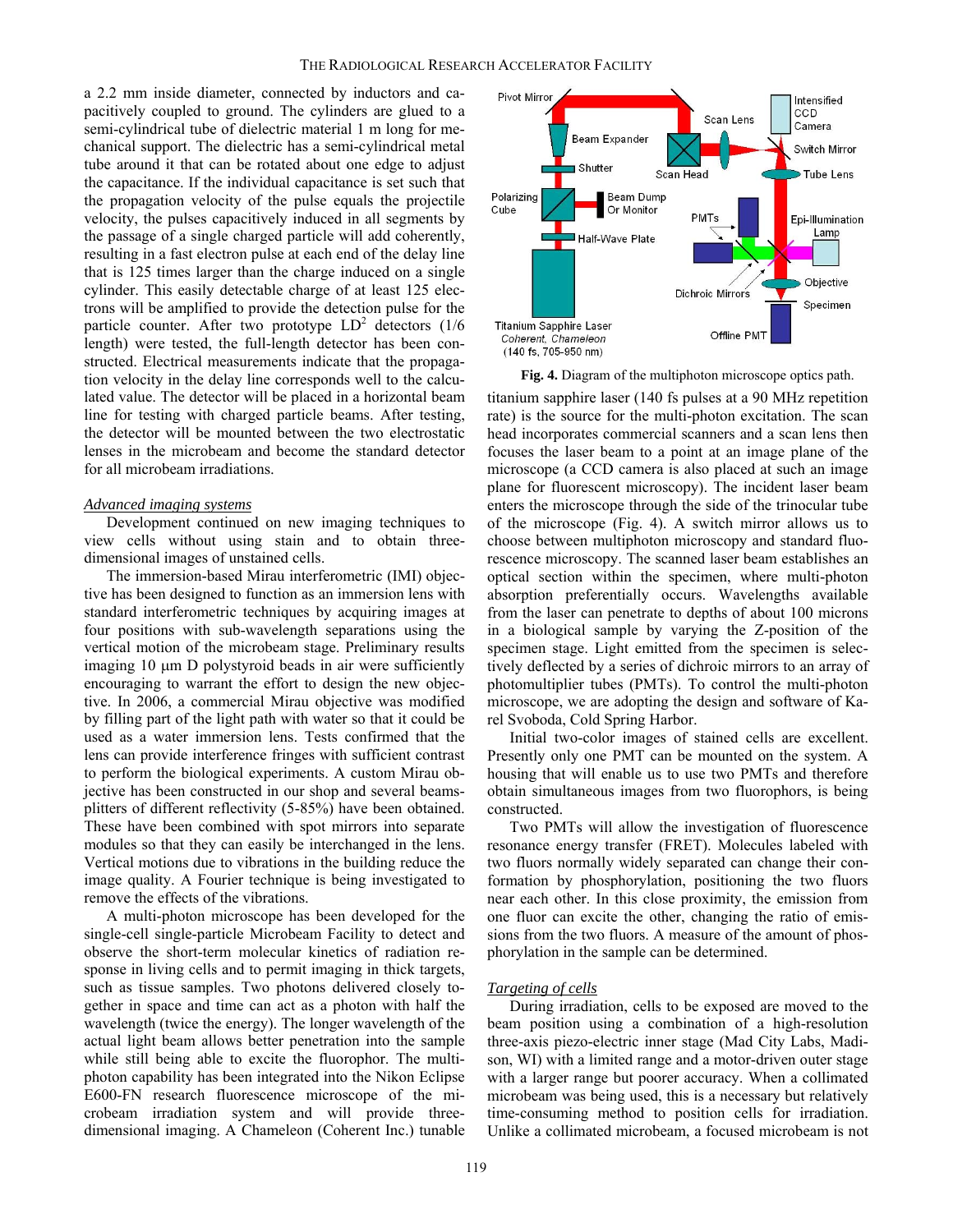restricted to a single location on the exit window and therefore can be deflected to any position in the field of view of the microscope used to observe the cells during irradiation. Moving the beam to the cell position magnetically or electrostatically can be performed much faster than moving the stage.

We are developing a "point and shoot" targeting system for microbeam irradiation based on wide-field magnetic split-coil deflector system from Technisches Büro Fischer (Ober Ramstadt, Germany). A dual deflection amplifier, optimally matched to these coils, has been purchased from the same company to drive the coil. This system has been used for the microbeam facility at Gesellschat für Schwerionenforschung (GSI), Darmstadt, Germany. One coil has been operated with this amplifier as a beam "sweeper" for the PMM, but the amplifier has been replaced by one designed and built in-house, freeing it for its original purpose. A short section of beam line has been constructed around which the coil has been placed. The coil assembly is mounted just below the upper quadrupole triplet on the PMM, where it is being tested and the deflection calibrated against the coil current.

# *Focused X-ray microbeam*

There are considerable benefits in using soft X-ray microbeams for both mechanistic and risk estimation endpoints. The higher spatial resolution achievable with modern state-of-the-art X-ray optics elements combined with the localized damage produced by the absorption of low-energy photons  $(\sim]$ 1-5 keV) represents a unique tool to investigate the radio-sensitivity of sub-cellular and eventually subnuclear targets. Moreover, as these X rays do not suffer from scattering, by using higher energy X rays  $({\sim}5 \text{ keV})$  it is possible to irradiate with sub-micron precision individual cells and/or part of them up to a few hundred microns deep inside a tissue sample in order to investigate the relevance of effects such as the bystander effect in 3D structured cell systems.

We have investigated expanding the microbeam to include characteristic  $K_{\alpha}$  X rays generated by proton-induced emission (PIXE) from Ti (4.5 keV). The use of higher energies is not feasible due to Compton scattering effects; we are limited to X-ray energies where the predominant mode of interaction is photoelectron absorption. Charged particle beams can generate nearly monochromatic X rays because, unlike electrons, they have a very low bremsstrahlung yield.

At the suggestion of one of the members of our Advisory Committee, we have changed from a transmission design, in which the X rays used are emitted in the direction of the proton beam, to a reflection design, in which the X rays used are emitted at 90° to the proton beam direction. This eliminates several problems inherent in the previous design. The system will be mounted on its own horizontal beam line on the  $1<sup>st</sup>$  floor of the Facility and the X-ray beam will be oriented vertically, so that the geometry of the microscope and stage will be the same as for our other microbeam systems.

The new target structure consists of a round titanium plug with an angled surface embedded in a copper cooling block. A small X-ray source  $(\sim 20 \mu m)$  will be produced by bombarding the Ti target with high-energy protons using the quadrupole quadruplet lens used for our first focused microbeam, reducing the requirements on the subsequent Xray focusing system.

A zone plate will be used to focus the X-ray source to a beam spot 1-2  $\mu$ m in diameter. The proposed zone plate will have a radius of only 120μm, an outmost zone width of 50 nm and a demagnification factor of  $\sim$ 11. The final expected dose rates to the sample, based on ANSYS simulations, are 1 to 6 mGy/s.

The main elements of the system have been manufactured in our machine shop and the zone plates are scheduled to be purchased this year.

#### *New laboratory space*

Because of a large research and development grant received by David Brenner and Gerhard Randers-Pehrson from the National Institute of Allergy and Infectious Diseases (NIAID), the Trustees of Columbia University in 2006 contributed the funds required to build over 2000 square feet of new laboratory and office space on the third floor of the Facility. Construction was completed in December, 2006. The main lab, which comprises over half the area, has been equipped with a class II biological flow hood, incubator, refrigerators, a freezer, centrifuges and other equipment and is in regular use. The office area has had as many as 5 people occupying the desks.

The other three laboratories are also in use. The PMM facility has been reconstructed in the new microbeam lab. The microscope lab has 3 fluorescent microscopes, including a new system for doing mFISH analysis, and a NIAID pilot project is being conducted in the physics lab.

### **Singletron Utilization and Operation**

Table 2 summarizes accelerator usage for the past year. The Singletron is started at 7:30 AM on most days from September through June and by 9 am the rest of the time. It is often run into the evening, and frequently on weekends for experiments, development and repair. This has resulted in a total use that exceeds the nominal accelerator availability of one 8-hour shift per weekday (~250 shifts per year).

Use of the accelerator for radiobiology and associated dosimetry was only about 2/3 that of last year (which had the highest level of use since RARAF has been at Nevis Labs), but was only slightly below the average for the last 5 years. This was due, in part, to an 80% increase in on-line devel-

**Table 2. Accelerator Use, January–December 2007 Usage of Normally Scheduled Days** 

| Radiobiology and associated dosimetry    | 30%   |
|------------------------------------------|-------|
| Radiological physics and chemistry       | 19%   |
| On-line facility development and testing | 46%   |
| Safety system                            | 2%    |
| Accelerator-related repairs/maintenance  | $7\%$ |
| Other repairs and maintenance            | 3%    |
| Off-line facility development            |       |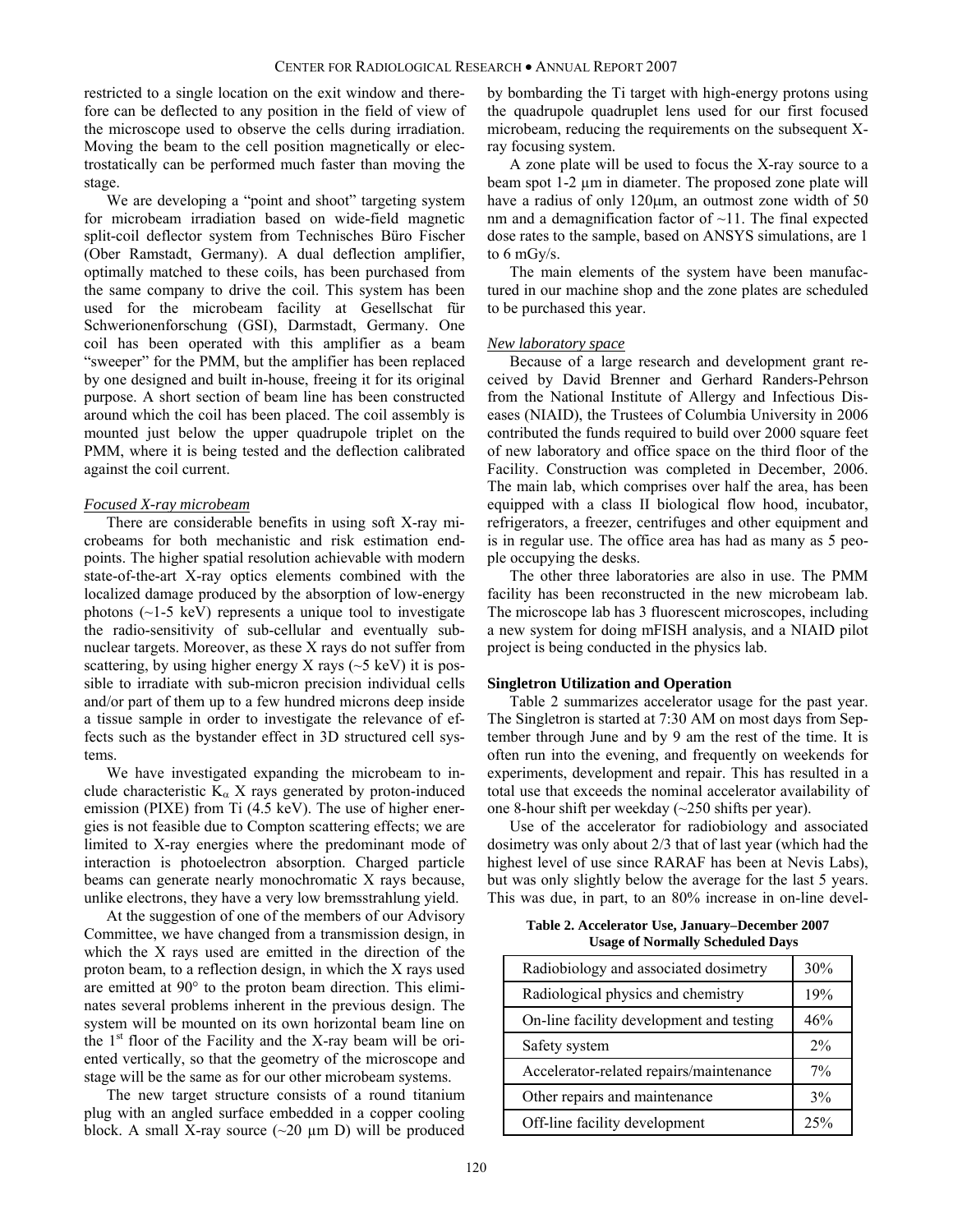opment. About 42% of the use for all experiments was for microbeam irradiations and 24% for track segment irradiations. The Microbeam Facility continues to be in great demand because it enables selective irradiation of individual cell nuclei or cytoplasm. In addition, because of the relatively low number of cells that can be irradiated in a day, microbeam experiments usually require significantly more beam time than broad beam (track segment) irradiations to obtain sufficient biological material, especially for low probability events such as mutation and bystander effects.

The Track Segment Facility is being used very efficiently, reducing the amount of accelerator time required to satisfy user demand. Because the irradiation times for samples are often 10 seconds or less, multiple users, as many as 5, are run on a single shift, sometimes using different LETs and even different types of ions in the same day.

Radiological physics utilization of the accelerator increased by about 60% this past year. Three physics experiments made use of the accelerator (Exp. 82, 112 and 123), more than usual. The experiment for Astrophysics (Exp. 123) alone used about 24% of the experiment time mainly at night and on weekends.

Approximately 41% of the experiment time was used for experiments proposed by outside users, about twice what was used last year and 1/3 more than the average for the last five years. Again, much of this increase is due to the Aprile group (Exp. 123).

Use of the accelerator for online development increased by about 80% over last year and was slightly higher than the average use for the past 5 years. In addition to beam tests and development of the electrostatically focused microbeam, considerable effort was expended on minimizing the beam spot diameter for the permanent magnet microbeam (PMM).

Singletron maintenance and repair time was only 2/3 that of last year, the lowest it has been in about 10 years. The new Singletron accelerator has operated relatively reliably for 26 months. Until October, there were only two accelerator openings in 2007, totaling less than 6 days: one at the end of May to replace the ion source bottle, which had become dirty after 7 months of service, and one in the beginning of July to replace the RF tubes. We expect the source bottle will have to be changed every 9-12 months, depending on accelerator use, but we haven't had enough experience to determine an average lifetime. In October a problem developed in the generating voltmeter (GVM), which is used to measure the terminal voltage on the accelerator. The output became unstable, causing the terminal voltage to become unstable through the voltage control system. The problem was believed to be the bearings in the GVM motor. In the process of replacing the bearings, an electrical connection on the GVM detection plate was damaged. After installing the GVM, we found the repair had failed. Two more attempts to make the repair were made before we installed a temporary replacement GVM loaned from by the accelerator manufacturer, High Voltage Engineering Europa (HVEE). These openings totaled over 8 days of effort. The damaged GVM was sent to HVEE for repair (it has just returned at the beginning of February, 2008). The replacement GVM also was unstable  $(\sim 30 \text{ kV})$ , even with no terminal voltage. It was

discovered that the charging supply is so stable that we are able to run without terminal voltage regulation by setting the charging current to obtain the desired terminal voltage, which is how the accelerator has been running for almost 4 months.

The drift in the terminal voltage as the accelerator warms up during the day, which was discovered in 2006, has continued to be an annoyance. Because the beam energy acceptance is so narrow for the electrostatic microbeam and the PMM, beam intensity decreases rapidly as the terminal potential changes by as little as a kilovolt. A remote computer terminal was installed in the Microbeam II lab to allow the accelerator terminal voltage to be controlled from both the console and the lab until a system to maintain the temperature of the GVM can be designed and installed. Another remote computer terminal will have to be installed for the PMM.

#### **Training**

The Small Group Apprenticeship Program continued for the fourth year. Five students from Stuyvesant High School in Manhattan spent at least two half-days each week for six weeks during the summer working on projects in biology (1) or physics (4). Stuyvesant is a high school specializing in science that is open to students throughout New York City by competitive admission. The students gave professional PowerPoint presentations to our group at the end of the program. Below is a list of the titles of the work presented followed by the name of the student and the name of his or her mentor:

- 1. Adaptive Responses in Irradiated Cells Farhan Nuruzzaman (Brian Ponnaiya)
- 2. Under-dish Detector for the Microbeam at Columbia University - Chaitanya Medicherla (Guy Garty)
- 3. Oxygen/Nitrogen Resonance Explosives Detector Li Ang Zhang (Yanping Xu )
- 4. Design of the RARAF X-Ray Microbeam Dawood Din (Andrew Harken)
- 5. Multiphoton Microscope Development Benjamin Lerner (Alan Bigelow)

Several of the previous students have been co-authors of journal articles, including one in the prestigious Proceedings of the National Academy of Science (PNAS).

Andrei Popescu, a student at Ossining High School in Westchester County, has worked with Brian Ponnaiya for almost a year. He is studying DNA breakage and micronucleus formation in mouse cells after X-ray irradiation.

#### **Personnel**

The Director of RARAF is Dr. David Brenner, now also the Director of the Center for Radiological Research. The accelerator facility is operated by Mr. Stephen Marino, the manager, and Dr. Gerhard Randers-Pehrson, the Associate Director of RARAF.

Dr. Charles Geard, the former Associate Director of the CRR and the Senior Biologist for the P41 grant that is the major support for RARAF, continues to spend most of each day at RARAF. In addition to his own research, he collaborates with some of the outside users on experiments using